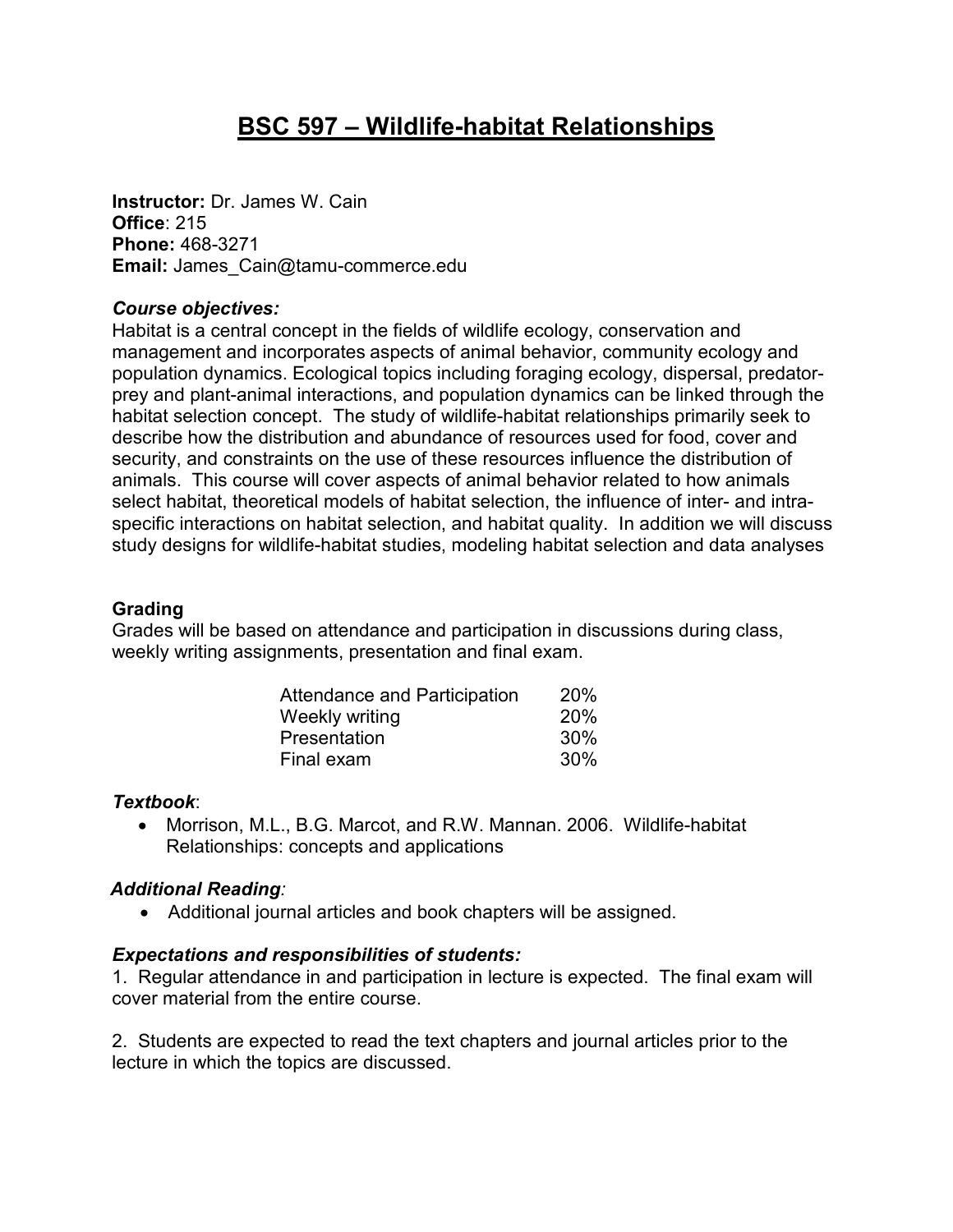#### **Obligatory Statements:**

All student enrolled at the University shall follow the tenets of common decency and acceptable behavior conducive to a positive learning environment (see Student's Guide Handbook, Policies and Procedures, Conduct).

Plagiarism is a criminal activity. You must cite all sources of information. Copying of material, whether parts of sentences, whole sentences, paragraphs or entire articles, will result in a score of zero for your essay and can result in further disciplinary action." Note that this is true throughout the University and we do have plagiarism-detecting software in place. Further information for avoiding this activity will be provided with your written assignments

**Students with Disabilities:** The Americans with Disabilities Act (ADA) is a federal antidiscrimination statute that provides comprehensive civil rights protection for persons with disabilities. Among other things, this legislation requires that all students with disabilities be guaranteed a learning environment that provides for reasonable accommodation of their disabilities. If you have a disability requiring an accommodation, please contact: **Office of Student Disability Resources and Services, Texas A&M University-Commerce, Gee Library, Room 132, Phone (903) 886-5150 or (903) 886- 5835, Fax (903) 468-8148,** StudentDisabilityServices@tamu-commerce.edu